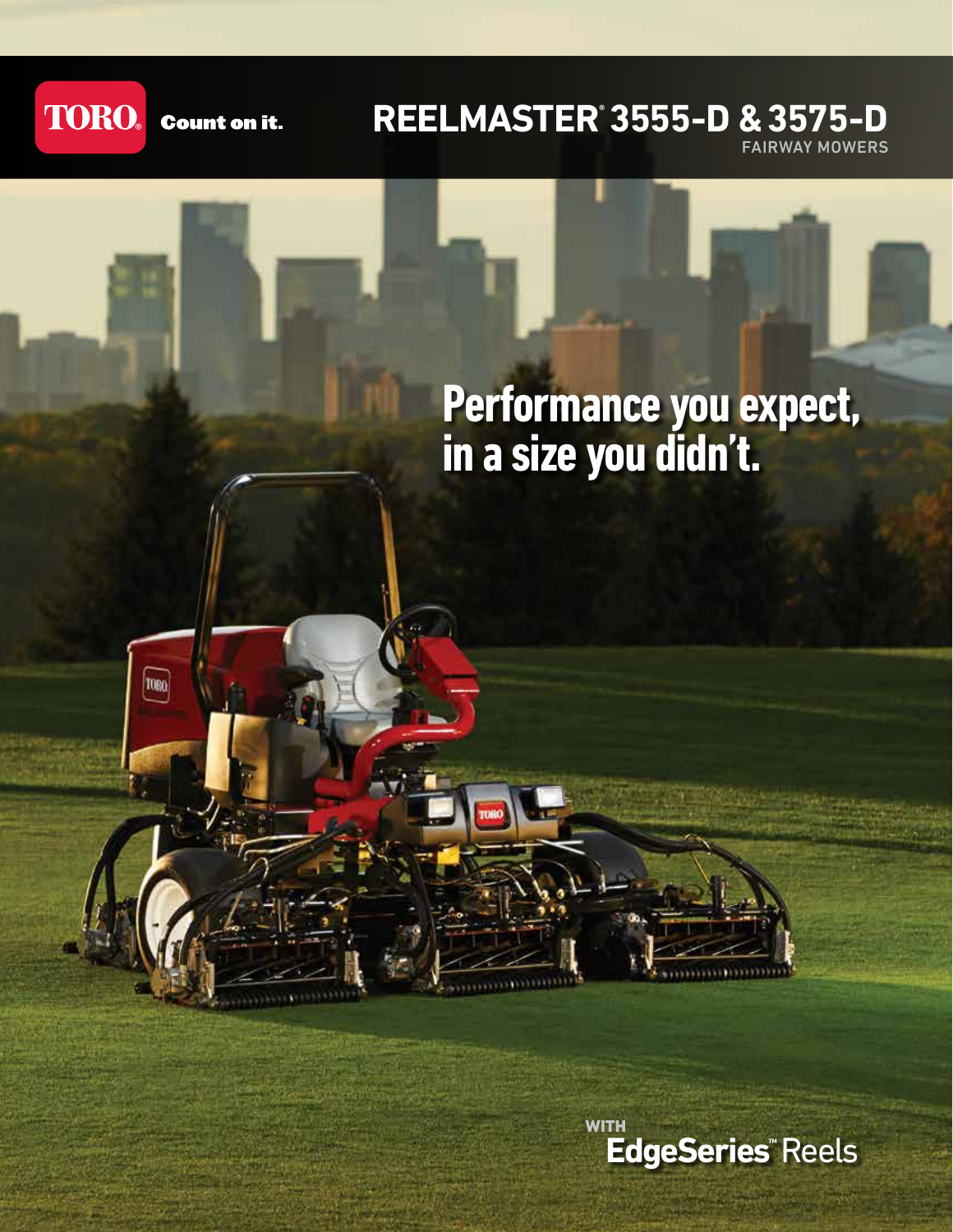

### **Reelmaster® 3555-D & 3575-D**

#### Lightweight Design

With weights that are 20 percent lighter than other comparably equipped 4-wheel drive fairway mowers, a low center of gravity and well balanced weight distribution, the Reelmaster 3555-D and 3575-D are engineered to be highly productive and fuel efficient, with reduced turf

> A simplified tractor design utilizing a Tier 4 compliant engine, without the expense or complexity of larger engines that require Tier 4 after-treatment

# particularly in tight turns. **EQO-803-8676 Contact your local Toro distributor today. Dare to Compare!**



# **Productivity, Efficiency, Simplicity.**

#### Simple to Operate

The Reelmaster 3555-D and 3575-D are built upon a common platform with other popular Toro mowers that have proven to be operator-friendly and highly productive.

### Highly Maneuverable & Easy on Turf



The 3-wheel design maximizes productivity during end-of-row turn arounds. Smooth, turf-friendly tires significantly decrease turf tear,

**toro.com/reelmaster**

Powerful & Fuel Efficient



### All-Wheel Drive Traction

The Series/Parallel 3-wheel drive system provides power to at least two wheels at all times. The result is impressive hill climbing and hillside stability, even in wet conditions.



### Excellent Quality of Cut

Dual Precision Adjustment (DPA) cutting units featuring Toro's new EdgeSeries™ Reels combine to deliver a consistent, high quality cut and superior after-cut appearance, while reducing maintenance through improved reel edge retention.